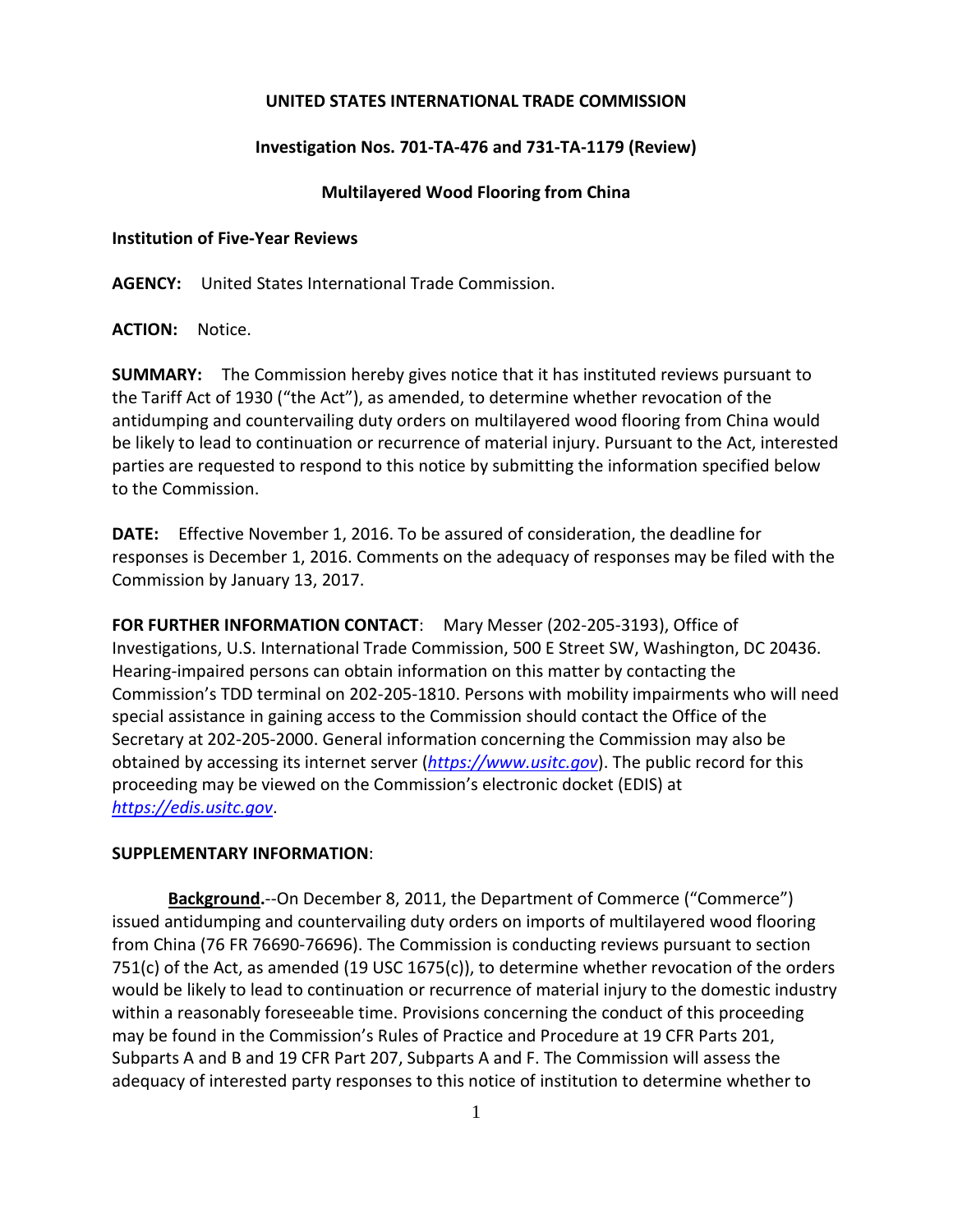conduct full or expedited reviews. The Commission's determinations in any expedited reviews will be based on the facts available, which may include information provided in response to this notice.

**Definitions.**--The following definitions apply to these reviews:

- (1) *Subject Merchandise* is the class or kind of merchandise that is within the scope of the five-year reviews, as defined by Commerce.
- (2) The *Subject Country* in these reviews is China.
- (3) The *Domestic Like Product* is the domestically produced product or products which are like, or in the absence of like, most similar in characteristics and uses with, the *Subject Merchandise*. In its original determinations, the Commission defined a single *Domestic Like Product* as multilayered wood flooring, coextensive with Commerce's scope.
- (4) The *Domestic Industry* is the U.S. producers as a whole of the *Domestic Like Product*, or those producers whose collective output of the *Domestic Like Product* constitutes a major proportion of the total domestic production of the product. In its original determinations, the Commission defined the *Domestic Industry* as all U.S. producers of multilayered wood flooring. The Commission also determined that U.S. Floors merely engages in finishing operations and does not perform sufficient production-related activities to warrant inclusion in the *Domestic Industry.*
- (5) The *Order Date* is the date that the antidumping and countervailing duty orders under review became effective. In these reviews, the *Order Date* is December 8, 2011.
- (6) An *Importer* is any person or firm engaged, either directly or through a parent company or subsidiary, in importing the *Subject Merchandise* into the United States from a foreign manufacturer or through its selling agent.

**Participation in the proceeding and public service list.**--Persons, including industrial users of the *Subject Merchandise* and, if the merchandise is sold at the retail level, representative consumer organizations, wishing to participate in the proceeding as parties must file an entry of appearance with the Secretary to the Commission, as provided in section 201.11(b)(4) of the Commission's rules, no later than 21 days after publication of this notice in the *Federal Register*. The Secretary will maintain a public service list containing the names and addresses of all persons, or their representatives, who are parties to the proceeding.

Former Commission employees who are seeking to appear in Commission five-year reviews are advised that they may appear in a review even if they participated personally and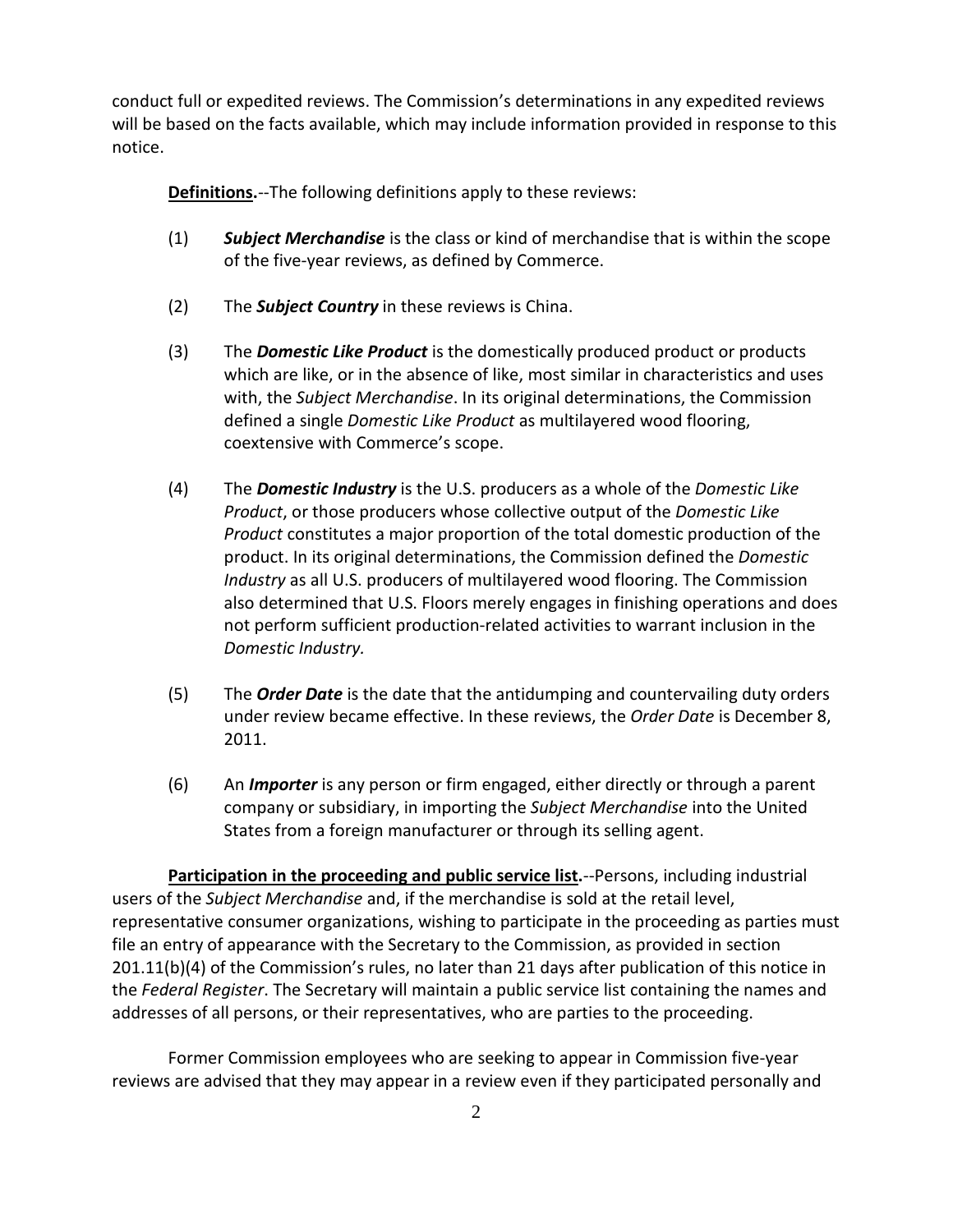substantially in the corresponding underlying original investigation or an earlier review of the same underlying investigation. The Commission's designated agency ethics official has advised that a five-year review is not the same particular matter as the underlying original investigation, and a five-year review is not the same particular matter as an earlier review of the same underlying investigation for purposes of 18 U.S.C. 207, the post employment statute for Federal employees, and Commission rule 201.15(b) (19 CFR 201.15(b)), 79 FR 3246 (Jan. 17, 2014), 73 FR 24609 (May 5, 2008). Consequently, former employees are not required to seek Commission approval to appear in a review under Commission rule 19 CFR 201.15, even if the corresponding underlying original investigation or an earlier review of the same underlying investigation was pending when they were Commission employees. For further ethics advice on this matter, contact Carol McCue Verratti, Deputy Agency Ethics Official, at 202-205-3088.

**Limited disclosure of business proprietary information (BPI) under an administrative protective order (APO) and APO service list.**--Pursuant to section 207.7(a) of the Commission's rules, the Secretary will make BPI submitted in this proceeding available to authorized applicants under the APO issued in the proceeding, provided that the application is made no later than 21 days after publication of this notice in the *Federal Register*. Authorized applicants must represent interested parties, as defined in 19 U.S.C. 1677(9), who are parties to the proceeding. A separate service list will be maintained by the Secretary for those parties authorized to receive BPI under the APO.

**Certification.**--Pursuant to section 207.3 of the Commission's rules, any person submitting information to the Commission in connection with this proceeding must certify that the information is accurate and complete to the best of the submitter's knowledge. In making the certification, the submitter will acknowledge that information submitted in response to this request for information and throughout this proceeding or other proceeding may be disclosed to and used: (i) by the Commission, its employees and Offices, and contract personnel (a) for developing or maintaining the records of this or a related proceeding, or (b) in internal investigations, audits, reviews, and evaluations relating to the programs, personnel, and operations of the Commission including under 5 U.S.C. Appendix 3; or (ii) by U.S. government employees and contract personnel, solely for cybersecurity purposes. All contract personnel will sign appropriate nondisclosure agreements.

**Written submissions.**--Pursuant to section 207.61 of the Commission's rules, each interested party response to this notice must provide the information specified below. The deadline for filing such responses is December 1, 2016. Pursuant to section 207.62(b) of the Commission's rules, eligible parties (as specified in Commission rule 207.62(b)(1)) may also file comments concerning the adequacy of responses to the notice of institution and whether the Commission should conduct expedited or full reviews. The deadline for filing such comments is January 13, 2017. All written submissions must conform with the provisions of section 201.8 of the Commission's rules; any submissions that contain BPI must also conform with the requirements of sections 201.6, 207.3, and 207.7 of the Commission's rules. The Commission's Handbook on E-Filing, available on the Commission's website at [https://edis.usitc.gov,](https://edis.usitc.gov/) elaborates upon the Commission's rules with respect to electronic filing. Also, in accordance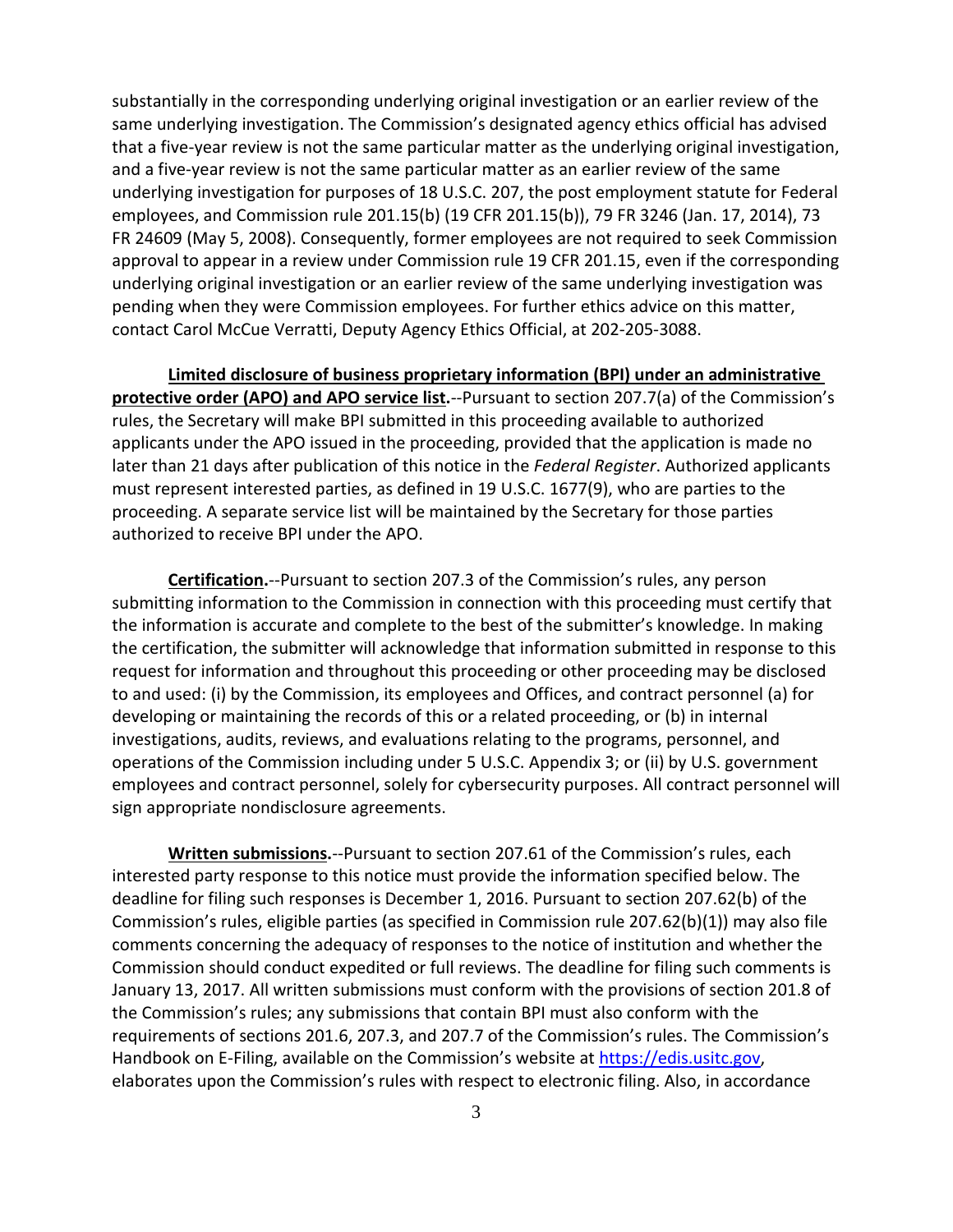with sections 201.16(c) and 207.3 of the Commission's rules, each document filed by a party to the proceeding must be served on all other parties to the proceeding (as identified by either the public or APO service list as appropriate), and a certificate of service must accompany the document (if you are not a party to the proceeding you do not need to serve your response).

No response to this request for information is required if a currently valid Office of Management and Budget (OMB) number is not displayed; the OMB number is 3117 0016/USITC No. 16-5-370, expiration date June 30, 2017. Public reporting burden for the request is estimated to average 15 hours per response. Please send comments regarding the accuracy of this burden estimate to the Office of Investigations, U.S. International Trade Commission, 500 E Street SW, Washington, DC 20436.

**Inability to provide requested information.**--Pursuant to section 207.61(c) of the Commission's rules, any interested party that cannot furnish the information requested by this notice in the requested form and manner shall notify the Commission at the earliest possible time, provide a full explanation of why it cannot provide the requested information, and indicate alternative forms in which it can provide equivalent information. If an interested party does not provide this notification (or the Commission finds the explanation provided in the notification inadequate) and fails to provide a complete response to this notice, the Commission may take an adverse inference against the party pursuant to section 776(b) of the Act (19 U.S.C. 1677e(b)) in making its determinations in the reviews.

**INFORMATION TO BE PROVIDED IN RESPONSE TO THIS NOTICE OF INSTITUTION**: As used below, the term "firm" includes any related firms.

- (1) The name and address of your firm or entity (including World Wide Web address) and name, telephone number, fax number, and E-mail address of the certifying official.
- (2) A statement indicating whether your firm/entity is an interested party under 19 U.S.C. 1677(9) and if so, how, including whether your firm/entity is a U.S. producer of the *Domestic Like Product*, a U.S. union or worker group, a U.S. importer of the *Subject Merchandi*se, a foreign producer or exporter of the *Subject Merchandise*, a U.S. or foreign trade or business association (a majority of whose members are interested parties under the statute), or another interested party (including an explanation). If you are a union/worker group or trade/business association, identify the firms in which your workers are employed or which are members of your association.
- (3) A statement indicating whether your firm/entity is willing to participate in this proceeding by providing information requested by the Commission.
- (4) A statement of the likely effects of the revocation of the antidumping and countervailing duty orders on the *Domestic Industry* in general and/or your firm/entity specifically. In your response, please discuss the various factors specified in section 752(a) of the Act (19 U.S.C. 1675a(a)) including the likely volume of subject imports, likely price effects of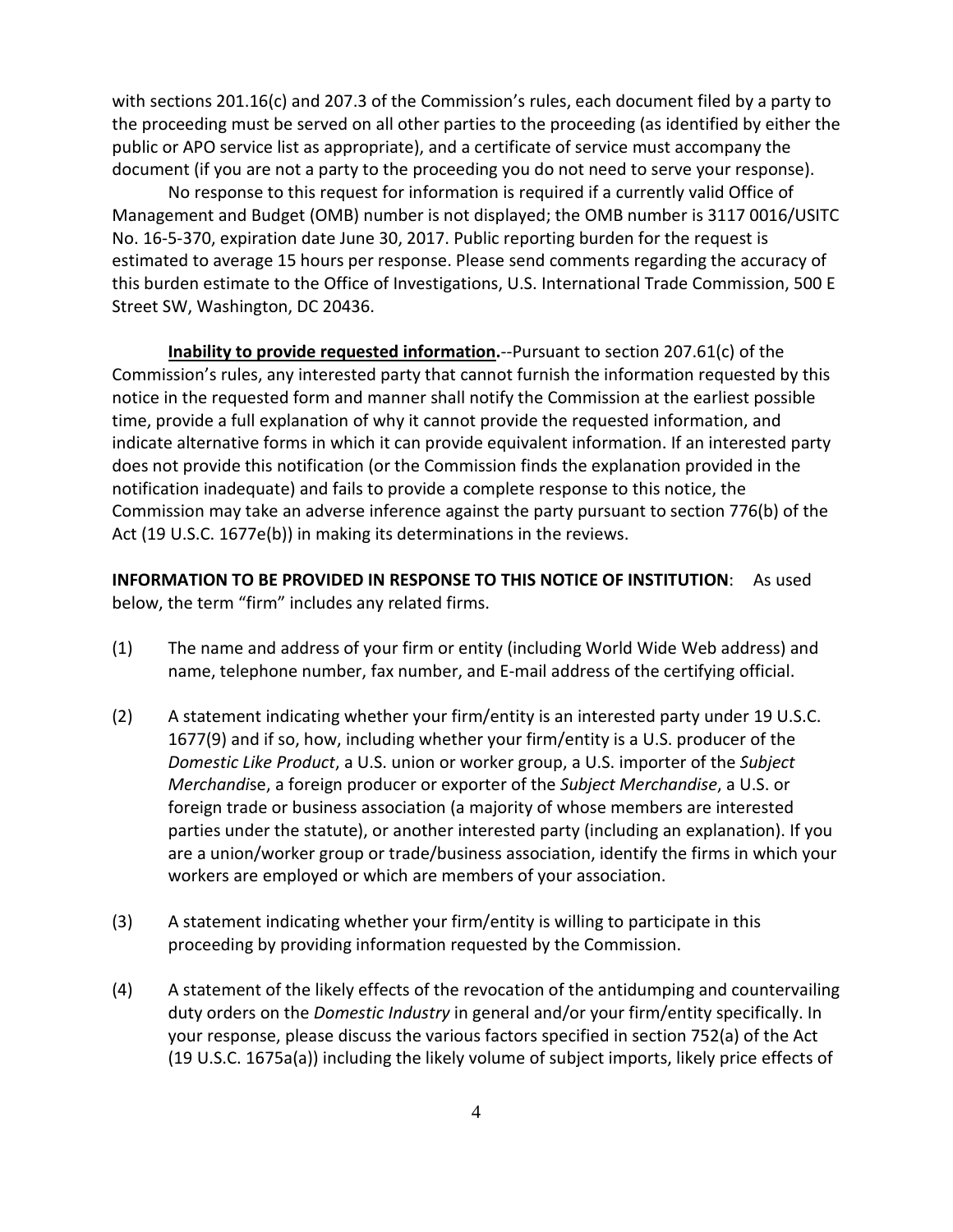subject imports, and likely impact of imports of *Subject Merchandise* on the *Domestic Industry*.

- (5) A list of all known and currently operating U.S. producers of the *Domestic Like Product*. Identify any known related parties and the nature of the relationship as defined in section 771(4)(B) of the Act (19 U.S.C. 1677(4)(B)).
- (6) A list of all known and currently operating U.S. importers of the *Subject Merchandise* and producers of the *Subject Merchandise* in the *Subject Country* that currently export or have exported *Subject Merchandise* to the United States or other countries since the *Order Date*.
- (7) A list of 3-5 leading purchasers in the U.S. market for the *Domestic Like Product* and the *Subject Merchandise* (including street address, World Wide Web address, and the name, telephone number, fax number, and E-mail address of a responsible official at each firm).
- (8) A list of known sources of information on national or regional prices for the *Domestic Like Product* or the *Subject Merchandise* in the U.S. or other markets.
- (9) If you are a U.S. producer of the *Domestic Like Product*, provide the following information on your firm's operations on that product during calendar year 2015, except as noted (report quantity data in square feet and value data in U.S. dollars, f.o.b. plant). If you are a union/worker group or trade/business association, provide the information, on an aggregate basis, for the firms in which your workers are employed/which are members of your association.
	- (a) Production (quantity) and, if known, an estimate of the percentage of total U.S. production of the *Domestic Like Product* accounted for by your firm's(s') production;
	- (b) Capacity (quantity) of your firm to produce the *Domestic Like Product* (i.e., the level of production that your establishment(s) could reasonably have expected to attain during the year, assuming normal operating conditions (using equipment and machinery in place and ready to operate), normal operating levels (hours per week/weeks per year), time for downtime, maintenance, repair, and cleanup, and a typical or representative product mix);
	- (c) the quantity and value of U.S. commercial shipments of the *Domestic Like Product* produced in your U.S. plant(s);
	- (d) the quantity and value of U.S. internal consumption/company transfers of the *Domestic Like Product* produced in your U.S. plant(s); and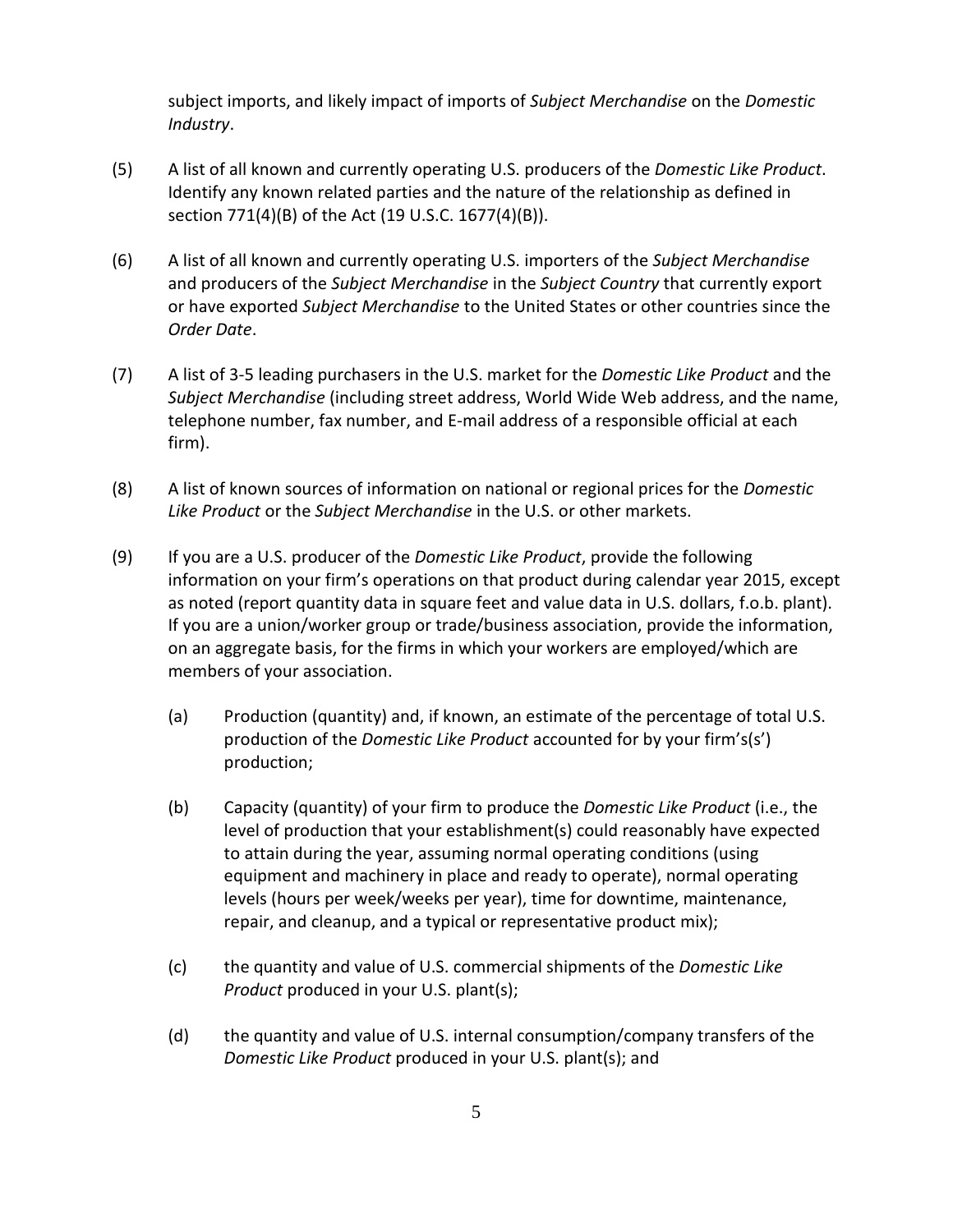- (e) the value of (i) net sales, (ii) cost of goods sold (COGS), (iii) gross profit, (iv) selling, general and administrative (SG&A) expenses, and (v) operating income of the *Domestic Like Product* produced in your U.S. plant(s) (include both U.S. and export commercial sales, internal consumption, and company transfers) for your most recently completed fiscal year (identify the date on which your fiscal year ends).
- (10) If you are a U.S. importer or a trade/business association of U.S. importers of the *Subject Merchandise* from the *Subject Country*, provide the following information on your firm's(s') operations on that product during calendar year 2015 (report quantity data in square feet and value data in U.S. dollars). If you are a trade/business association, provide the information, on an aggregate basis, for the firms which are members of your association.
	- (a) The quantity and value (landed, duty-paid but not including antidumping or countervailing duties) of U.S. imports and, if known, an estimate of the percentage of total U.S. imports of *Subject Merchandise* from the *Subject Country* accounted for by your firm's(s') imports;
	- (b) the quantity and value (f.o.b. U.S. port, including antidumping and/or countervailing duties) of U.S. commercial shipments of *Subject Merchandise* imported from the *Subject Country*; and
	- (c) the quantity and value (f.o.b. U.S. port, including antidumping and/or countervailing duties) of U.S. internal consumption/company transfers of *Subject Merchandise* imported from the *Subject Country*.
- (11) If you are a producer, an exporter, or a trade/business association of producers or exporters of the *Subject Merchandise* in the *Subject Country*, provide the following information on your firm's(s') operations on that product during calendar year 2015 (report quantity data in square feet and value data in U.S. dollars, landed and duty-paid at the U.S. port but not including antidumping or countervailing duties). If you are a trade/business association, provide the information, on an aggregate basis, for the firms which are members of your association.
	- (a) Production (quantity) and, if known, an estimate of the percentage of total production of *Subject Merchandise* in the *Subject Country* accounted for by your firm's(s') production;
	- (b) Capacity (quantity) of your firm(s) to produce the *Subject Merchandise* in the *Subject Country* (i.e., the level of production that your establishment(s) could reasonably have expected to attain during the year, assuming normal operating conditions (using equipment and machinery in place and ready to operate), normal operating levels (hours per week/weeks per year), time for downtime,